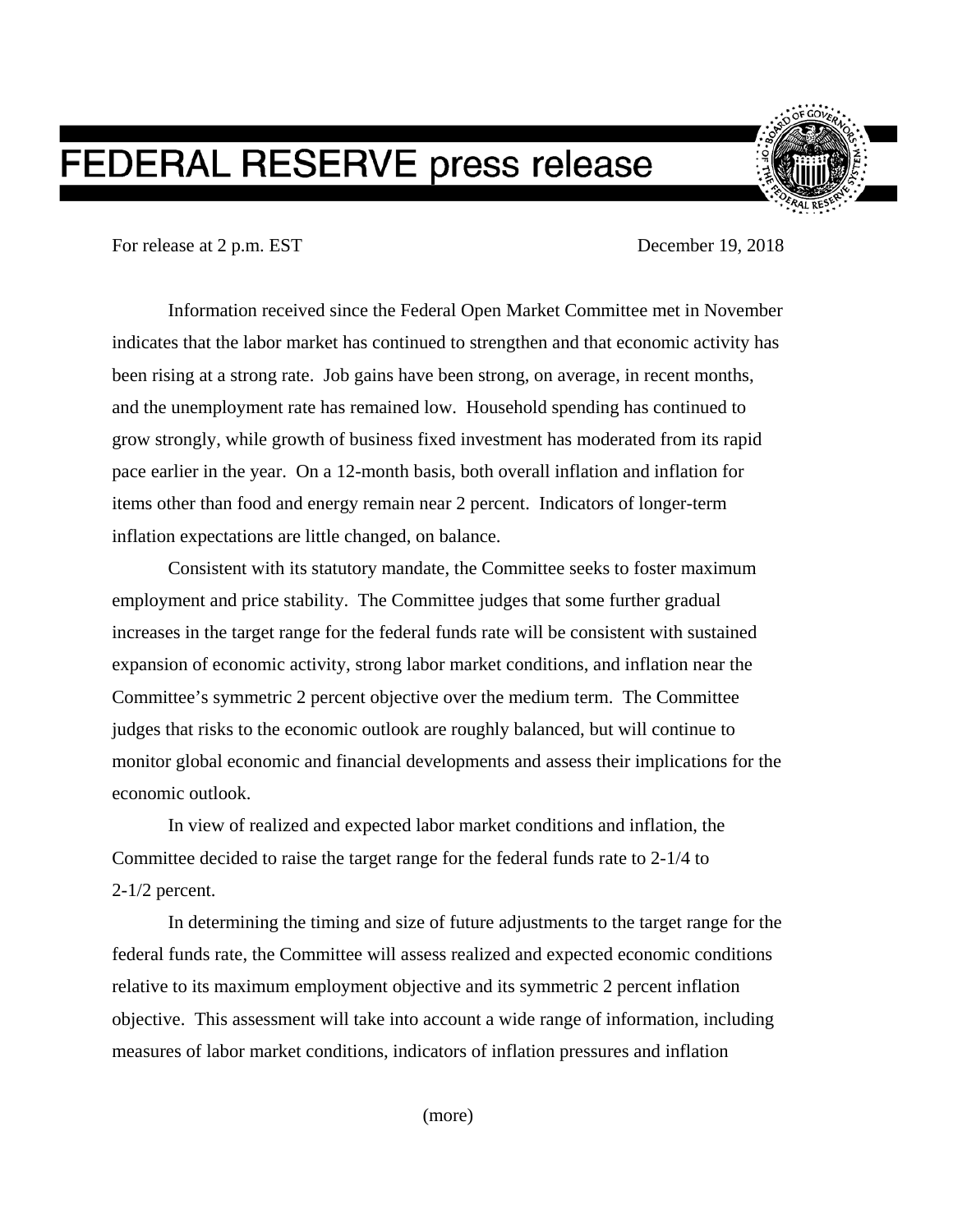For release at 2 p.m. EST December 19, 2018

expectations, and readings on financial and international developments.

Voting for the FOMC monetary policy action were: Jerome H. Powell, Chairman; John C. Williams, Vice Chairman; Thomas I. Barkin; Raphael W. Bostic; Michelle W. Bowman; Lael Brainard; Richard H. Clarida; Mary C. Daly; Loretta J. Mester; and Randal K. Quarles.

 $-$  0  $-$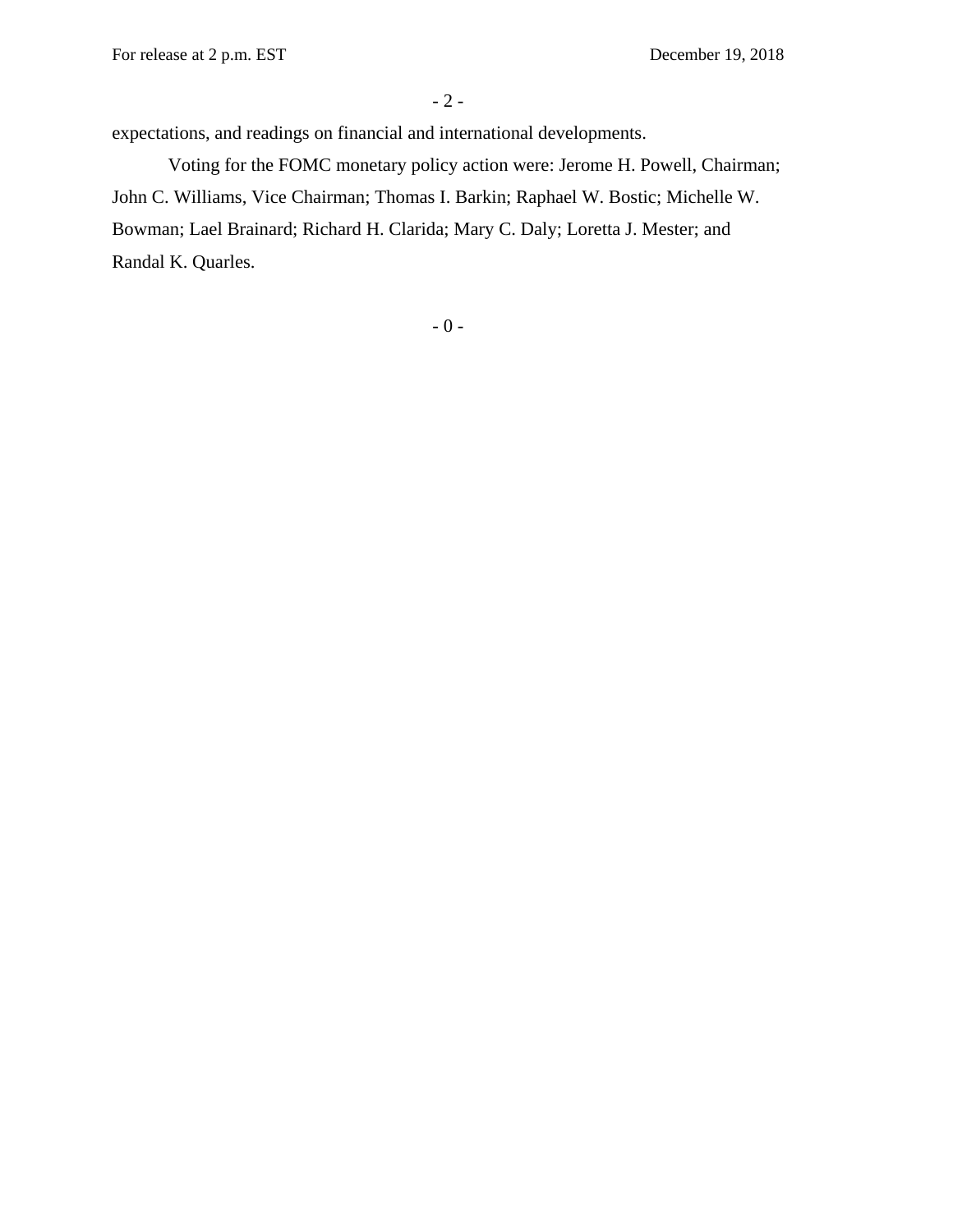## **Decisions Regarding Monetary Policy Implementation**

The Federal Reserve has made the following decisions to implement the monetary policy stance announced by the Federal Open Market Committee (FOMC) in its statement on December 19, 2018:

- The Board of Governors of the Federal Reserve System voted unanimously to raise the interest rate paid on required and excess reserve balances to 2.40 percent, effective December 20, 2018. Setting the interest rate paid on required and excess reserve balances 10 basis points below the top of the target range for the federal funds rate is intended to foster trading in the federal funds market at rates well within the FOMC's target range.
- As part of its policy decision, the Federal Open Market Committee voted to authorize and direct the Open Market Desk at the Federal Reserve Bank of New York, until instructed otherwise, to execute transactions in the System Open Market Account in accordance with the following domestic policy directive:

"Effective December 20, 2018, the Federal Open Market Committee directs the Desk to undertake open market operations as necessary to maintain the federal funds rate in a target range of 2-1/4 to 2-1/2 percent, including overnight reverse repurchase operations (and reverse repurchase operations with maturities of more than one day when necessary to accommodate weekend, holiday, or similar trading conventions) at an offering rate of 2.25 percent, in amounts limited only by the value of Treasury securities held outright in the System Open Market Account that are available for such operations and by a per-counterparty limit of \$30 billion per day.

The Committee directs the Desk to continue rolling over at auction the amount of principal payments from the Federal Reserve's holdings of Treasury securities maturing during each calendar month that exceeds \$30 billion, and to continue reinvesting in agency mortgage-backed securities the amount of principal payments from the Federal Reserve's holdings of agency debt and agency mortgage-backed securities received during each calendar month that exceeds \$20 billion. Small deviations from these amounts for operational reasons are acceptable.

The Committee also directs the Desk to engage in dollar roll and coupon swap transactions as necessary to facilitate settlement of the Federal Reserve's agency mortgage-backed securities transactions."

• In a related action, the Board of Governors of the Federal Reserve System voted unanimously to approve a 1/4 percentage point increase in the primary credit rate to